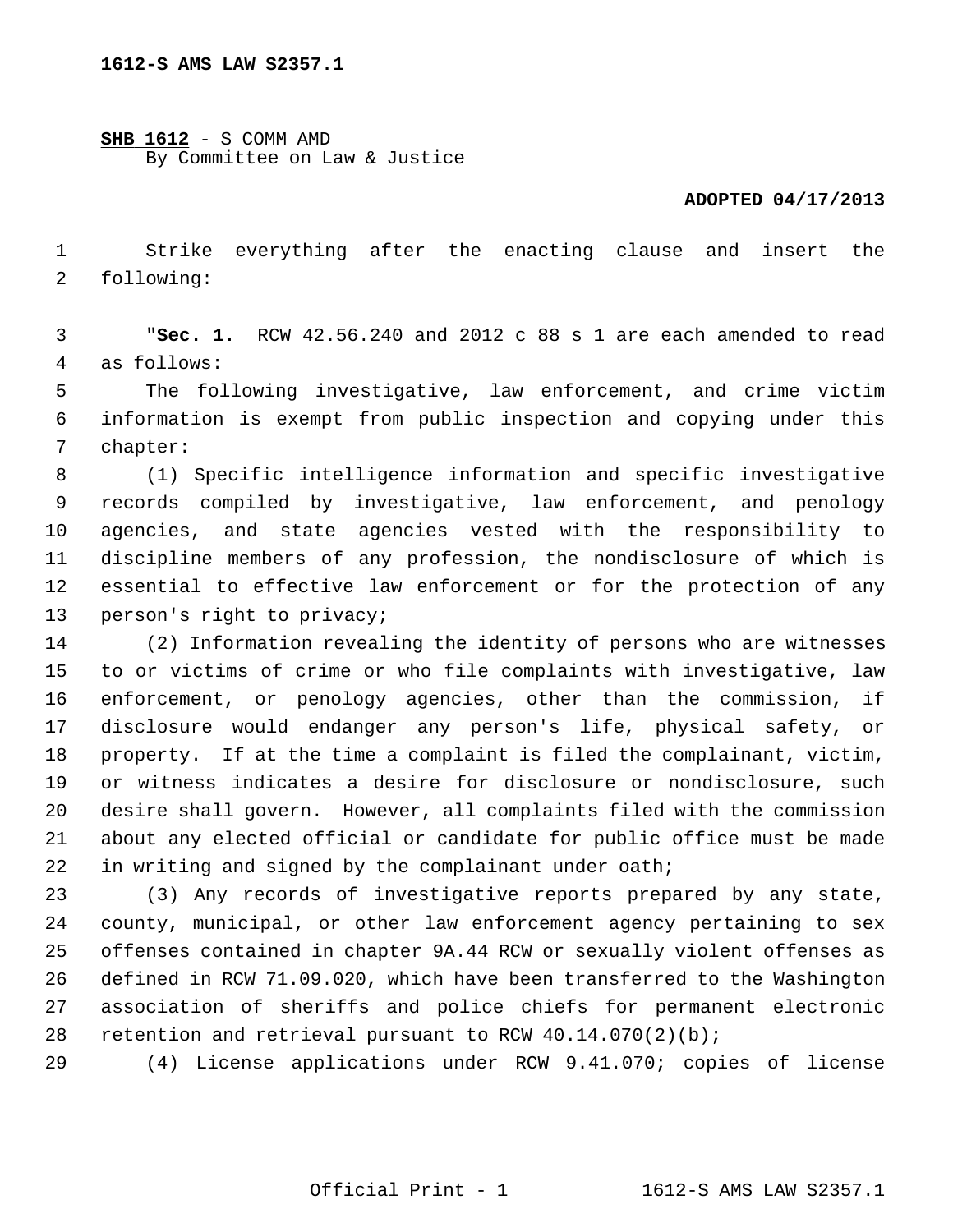1 applications or information on the applications may be released to law 2 enforcement or corrections agencies;

 3 (5) Information revealing the identity of child victims of sexual 4 assault who are under age eighteen. Identifying information means the 5 child victim's name, address, location, photograph, and in cases in 6 which the child victim is a relative or stepchild of the alleged 7 perpetrator, identification of the relationship between the child and 8 the alleged perpetrator;

9 (6) The statewide gang database referenced in RCW 43.43.762;

10 (7) Data from the electronic sales tracking system established in 11 RCW 69.43.165;

12 (8) Information submitted to the statewide unified sex offender 13 notification and registration program under RCW 36.28A.040(6) by a 14 person for the purpose of receiving notification regarding a registered 15 sex offender, including the person's name, residential address, and e-16 mail address; and

17 (9) Personally identifying information collected by law enforcement 18 agencies pursuant to local security alarm system programs and vacation 19 crime watch programs. Nothing in this subsection shall be interpreted 20 so as to prohibit the legal owner of a residence or business from 21 accessing information regarding his or her residence or business; and

22 (10) The felony firearm offense conviction database of felony 23 firearm offenders established in section 6 of this act.

24 **Sec. 2.** RCW 9.41.010 and 2009 c 216 s 1 are each reenacted and 25 amended to read as follows:

26 Unless the context clearly requires otherwise, the definitions in 27 this section apply throughout this chapter.

28 (1) "Antique firearm" means a firearm or replica of a firearm not 29 designed or redesigned for using rim fire or conventional center fire 30 ignition with fixed ammunition and manufactured in or before 1898, 31 including any matchlock, flintlock, percussion cap, or similar type of 32 ignition system and also any firearm using fixed ammunition 33 manufactured in or before 1898, for which ammunition is no longer 34 manufactured in the United States and is not readily available in the 35 ordinary channels of commercial trade.

36 (2) "Barrel length" means the distance from the bolt face of a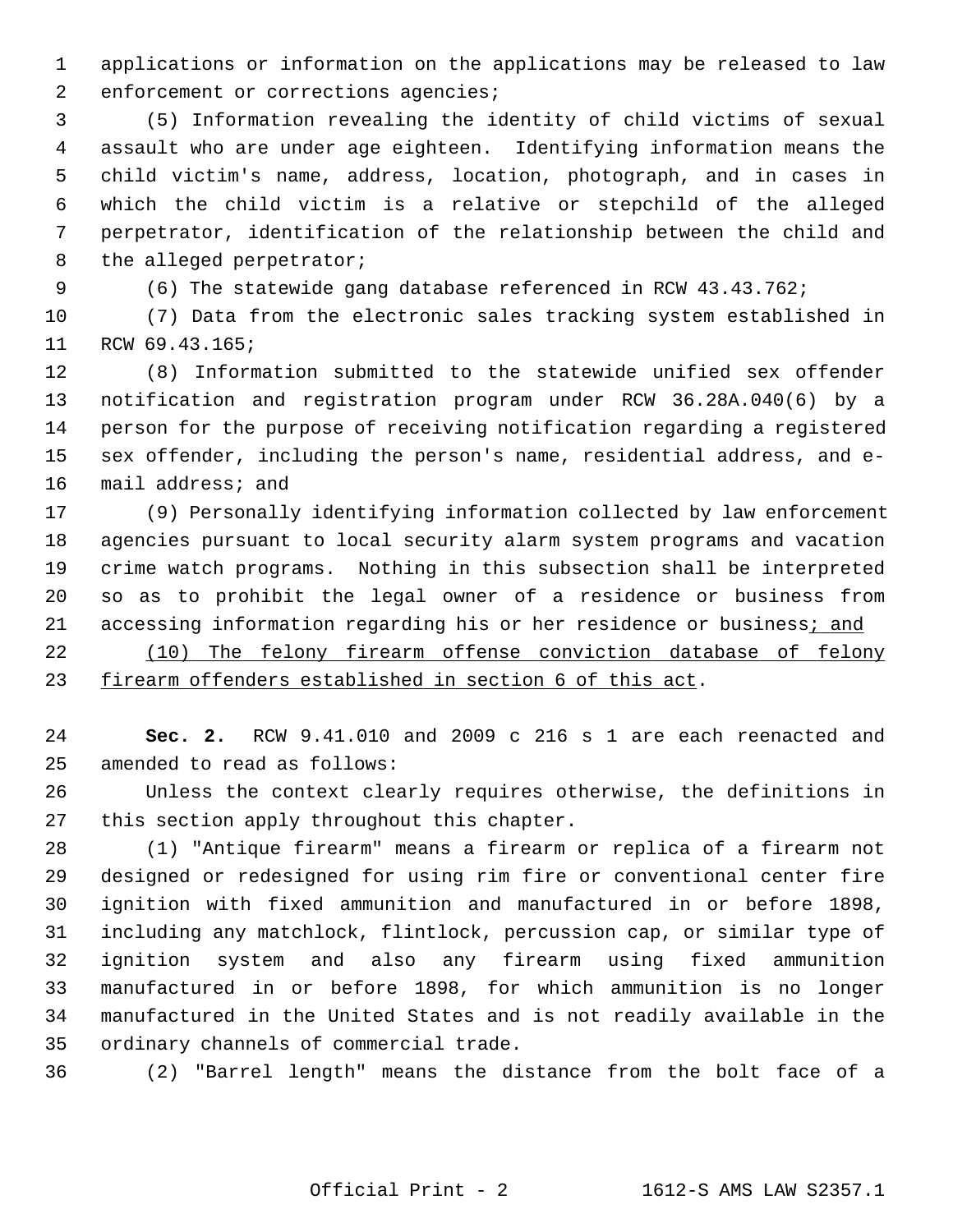1 closed action down the length of the axis of the bore to the crown of 2 the muzzle, or in the case of a barrel with attachments to the end of 3 any legal device permanently attached to the end of the muzzle.

4 (3) "Crime of violence" means:

 5 (a) Any of the following felonies, as now existing or hereafter 6 amended: Any felony defined under any law as a class A felony or an 7 attempt to commit a class A felony, criminal solicitation of or 8 criminal conspiracy to commit a class A felony, manslaughter in the 9 first degree, manslaughter in the second degree, indecent liberties if 10 committed by forcible compulsion, kidnapping in the second degree, 11 arson in the second degree, assault in the second degree, assault of a 12 child in the second degree, extortion in the first degree, burglary in 13 the second degree, residential burglary, and robbery in the second 14 degree;

15 (b) Any conviction for a felony offense in effect at any time prior 16 to June 6, 1996, which is comparable to a felony classified as a crime 17 of violence in (a) of this subsection; and

18 (c) Any federal or out-of-state conviction for an offense 19 comparable to a felony classified as a crime of violence under (a) or 20 (b) of this subsection.

21 (4) "Dealer" means a person engaged in the business of selling 22 firearms at wholesale or retail who has, or is required to have, a 23 federal firearms license under 18 U.S.C. Sec. 923(a). A person who 24 does not have, and is not required to have, a federal firearms license 25 under 18 U.S.C. Sec. 923(a), is not a dealer if that person makes only 26 occasional sales, exchanges, or purchases of firearms for the 27 enhancement of a personal collection or for a hobby, or sells all or 28 part of his or her personal collection of firearms.

29 (5) "Family or household member" means "family" or "household 30 member" as used in RCW 10.99.020.

31 (6) "Felony" means any felony offense under the laws of this state 32 or any federal or out-of-state offense comparable to a felony offense 33 under the laws of this state.

34 (7) "Felony firearm offender" means a person who has previously been convicted or found not guilty by reason of insanity in this state of any felony firearm offense. A person is not a felony firearm offender under this chapter if any and all qualifying offenses have been the subject of an expungement, pardon, annulment, certificate, or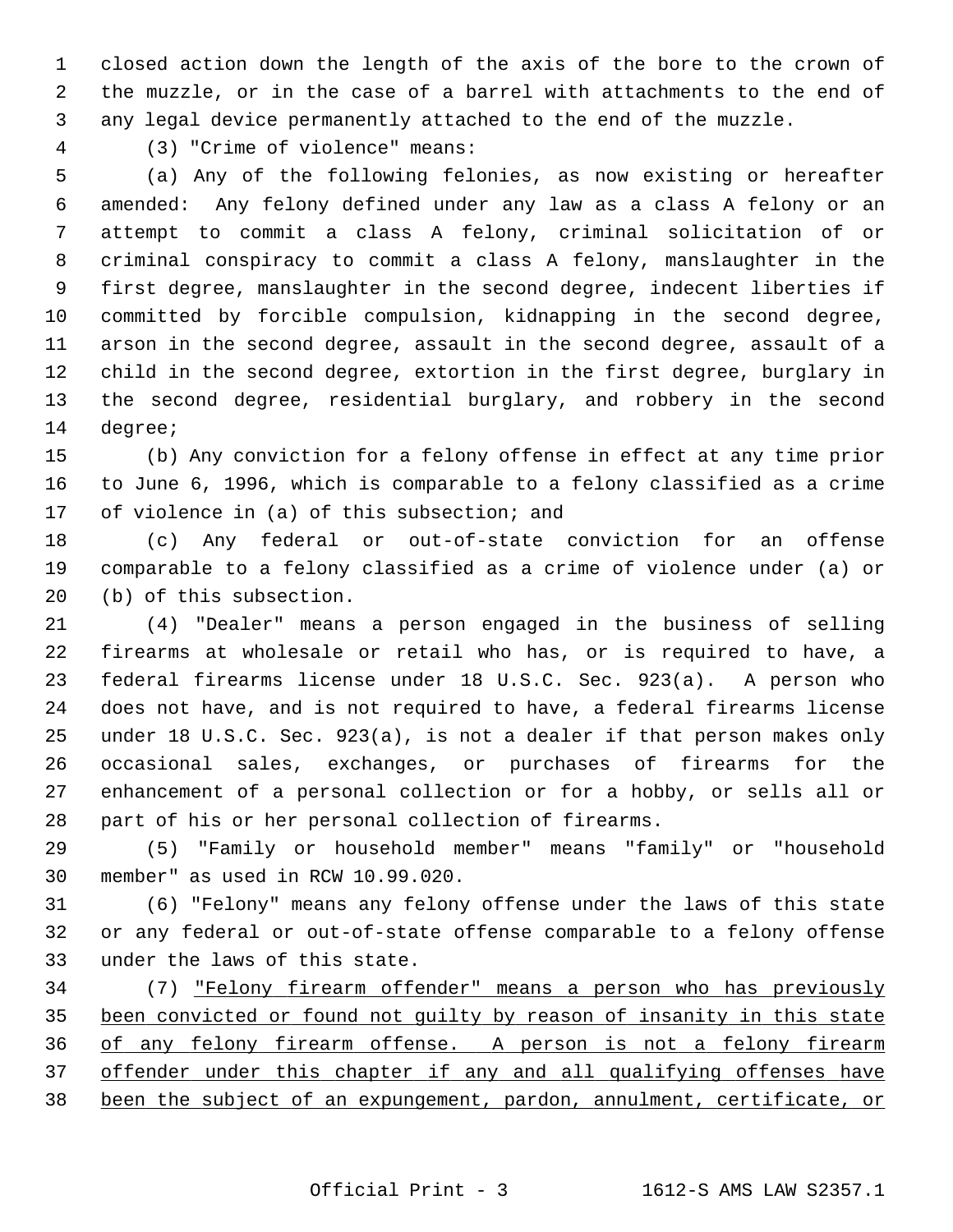1 rehabilitation, or other equivalent procedure based on a finding of the

2 rehabilitation of the person convicted or a pardon, annulment, or other

3 equivalent procedure based on a finding of innocence.

4 (8) "Felony firearm offense" means:

5 (a) Any felony offense that is a violation of chapter 9.41 RCW;

6 (b) A violation of RCW 9A.36.045;

7 (c) A violation of RCW 9A.56.300;

8 (d) A violation of RCW 9A.56.310;

 9 (e) Any felony offense if the offender was armed with a firearm in 10 the commission of the offense.

11 (9) "Firearm" means a weapon or device from which a projectile or 12 projectiles may be fired by an explosive such as gunpowder.

13  $((+8))$  (10) "Law enforcement officer" includes a general authority 14 Washington peace officer as defined in RCW 10.93.020, or a specially 15 commissioned Washington peace officer as defined in RCW 10.93.020. 16 "Law enforcement officer" also includes a limited authority Washington 17 peace officer as defined in RCW 10.93.020 if such officer is duly 18 authorized by his or her employer to carry a concealed pistol.

19  $((+9))$  (11) "Lawful permanent resident" has the same meaning 20 afforded a person "lawfully admitted for permanent residence" in 8 21 U.S.C. Sec. 1101(a)(20).

22  $((+10))$   $(12)$  "Loaded" means:

23 (a) There is a cartridge in the chamber of the firearm;

24 (b) Cartridges are in a clip that is locked in place in the 25 firearm;

26 (c) There is a cartridge in the cylinder of the firearm, if the 27 firearm is a revolver;

28 (d) There is a cartridge in the tube or magazine that is inserted 29 in the action; or

30 (e) There is a ball in the barrel and the firearm is capped or 31 primed if the firearm is a muzzle loader.

 $32$  (( $(11)$ )) (13) "Machine gun" means any firearm known as a machine 33 gun, mechanical rifle, submachine gun, or any other mechanism or 34 instrument not requiring that the trigger be pressed for each shot and 35 having a reservoir clip, disc, drum, belt, or other separable 36 mechanical device for storing, carrying, or supplying ammunition which 37 can be loaded into the firearm, mechanism, or instrument, and fired 38 therefrom at the rate of five or more shots per second.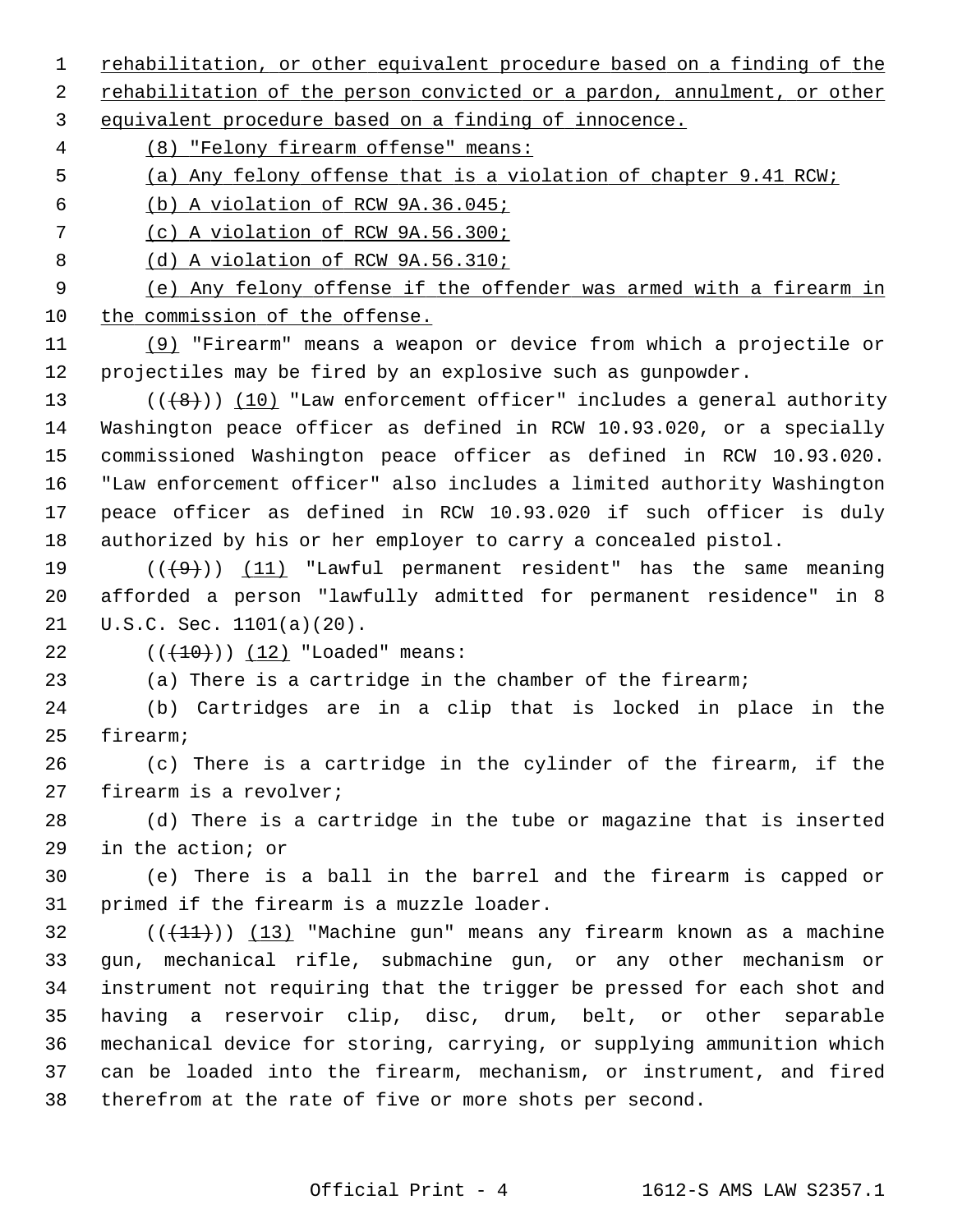1 (( $(12)$ )) (14) "Nonimmigrant alien" means a person defined as such 2 in 8 U.S.C. Sec. 1101(a)(15).

 $(1,13)$  (( $(1,13)$ ) (15) "Pistol" means any firearm with a barrel less than 4 sixteen inches in length, or is designed to be held and fired by the 5 use of a single hand.

6  $((+14))$   $(16)$  "Rifle" means a weapon designed or redesigned, made 7 or remade, and intended to be fired from the shoulder and designed or 8 redesigned, made or remade, and intended to use the energy of the 9 explosive in a fixed metallic cartridge to fire only a single 10 projectile through a rifled bore for each single pull of the trigger.

11  $((+15))$  (17) "Sell" refers to the actual approval of the delivery 12 of a firearm in consideration of payment or promise of payment of a 13 certain price in money.

14  $((+16))$  (18) "Serious offense" means any of the following felonies 15 or a felony attempt to commit any of the following felonies, as now 16 existing or hereafter amended:

17 (a) Any crime of violence;

18 (b) Any felony violation of the uniform controlled substances act, 19 chapter 69.50 RCW, that is classified as a class B felony or that has 20 a maximum term of imprisonment of at least ten years;

21 (c) Child molestation in the second degree;

22 (d) Incest when committed against a child under age fourteen;

23 (e) Indecent liberties;

24 (f) Leading organized crime;

25 (g) Promoting prostitution in the first degree;

26 (h) Rape in the third degree;

27 (i) Drive-by shooting;

28 (j) Sexual exploitation;

29 (k) Vehicular assault, when caused by the operation or driving of 30 a vehicle by a person while under the influence of intoxicating liquor 31 or any drug or by the operation or driving of a vehicle in a reckless 32 manner;

33 (l) Vehicular homicide, when proximately caused by the driving of 34 any vehicle by any person while under the influence of intoxicating 35 liquor or any drug as defined by RCW 46.61.502, or by the operation of 36 any vehicle in a reckless manner;

37 (m) Any other class B felony offense with a finding of sexual 38 motivation, as "sexual motivation" is defined under RCW 9.94A.030;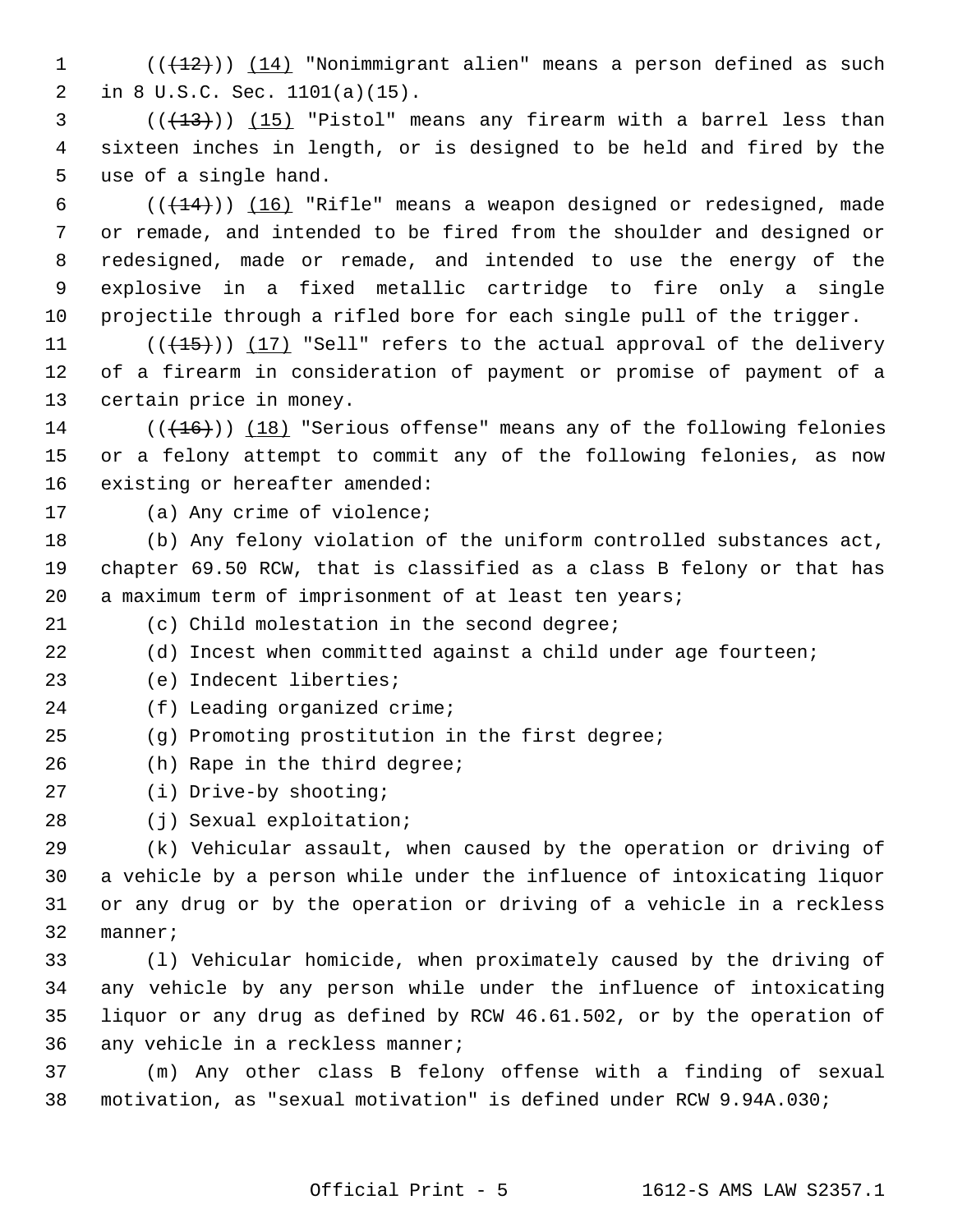1 (n) Any other felony with a deadly weapon verdict under RCW 2 ((<del>9.94A.602</del>)) 9.94A.825; or

 3 (o) Any felony offense in effect at any time prior to June 6, 1996, 4 that is comparable to a serious offense, or any federal or out-of-state 5 conviction for an offense that under the laws of this state would be a 6 felony classified as a serious offense.

 $7$  ( $(\frac{17}{17})$ ) (19) "Short-barreled rifle" means a rifle having one or 8 more barrels less than sixteen inches in length and any weapon made 9 from a rifle by any means of modification if such modified weapon has 10 an overall length of less than twenty-six inches.

11 (( $(18)$ ) (20) "Short-barreled shotgun" means a shotgun having one 12 or more barrels less than eighteen inches in length and any weapon made 13 from a shotgun by any means of modification if such modified weapon has 14 an overall length of less than twenty-six inches.

15  $((+19))$   $(21)$  "Shotgun" means a weapon with one or more barrels, 16 designed or redesigned, made or remade, and intended to be fired from 17 the shoulder and designed or redesigned, made or remade, and intended 18 to use the energy of the explosive in a fixed shotgun shell to fire 19 through a smooth bore either a number of ball shot or a single 20 projectile for each single pull of the trigger.

21 NEW SECTION. **Sec. 3.** A new section is added to chapter 9.41 RCW 22 to read as follows:

23 (1) On or after the effective date of this section, whenever a 24 defendant in this state is convicted of a felony firearm offense or 25 found not guilty by reason of insanity of any felony firearm offense, 26 the court must consider whether to impose a requirement that the person 27 comply with the registration requirements of section 4 of this act and 28 may, in its discretion, impose such a requirement.

29 (2) In determining whether to require the person to register, the 30 court shall consider all relevant factors including, but not limited 31 to:

32 (a) The person's criminal history;

33 (b) Whether the person has previously been found not guilty by 34 reason of insanity of any offense in this state or elsewhere; and

35 (c) Evidence of the person's propensity for violence that would 36 likely endanger persons.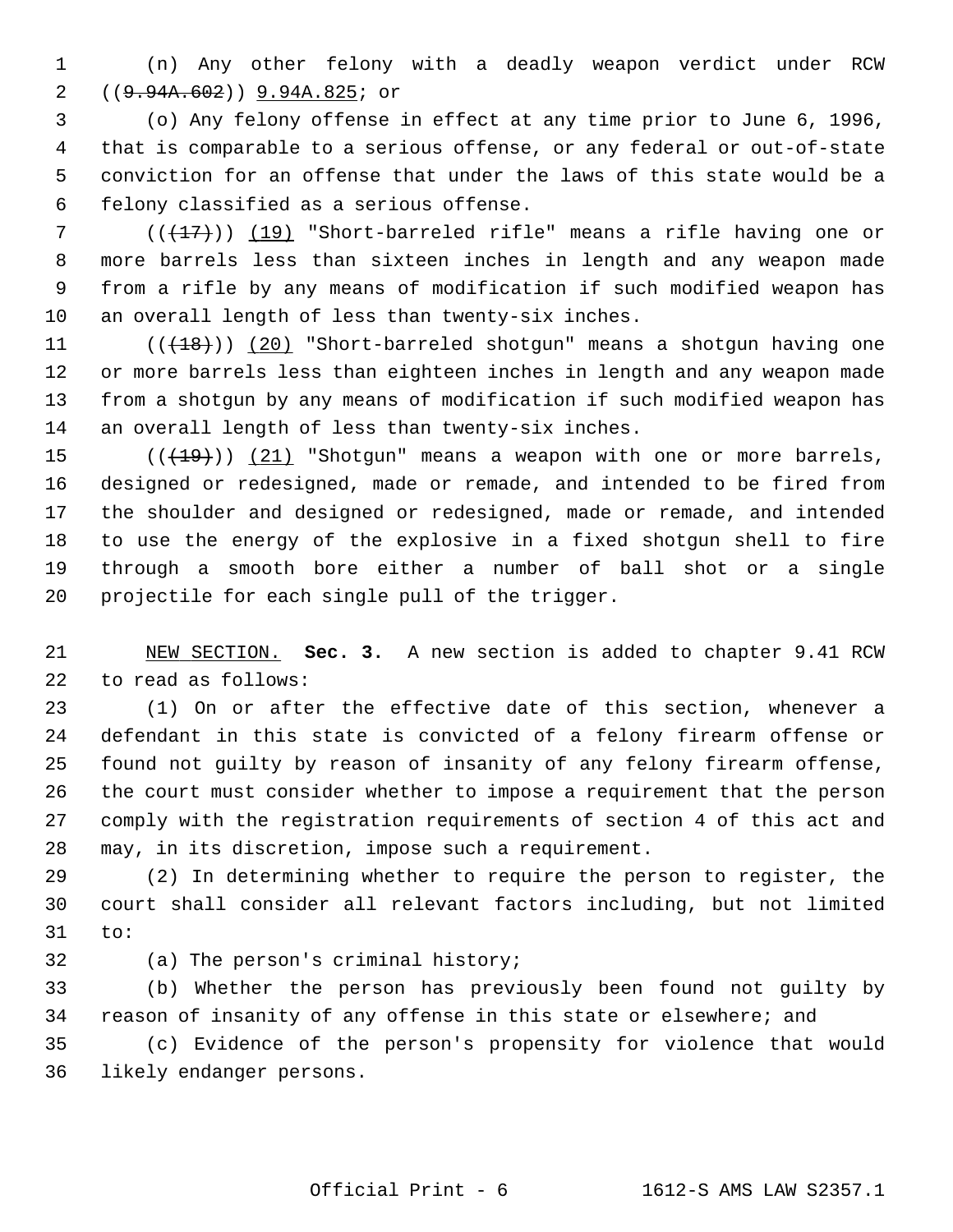1 NEW SECTION. **Sec. 4.** A new section is added to chapter 9.41 RCW 2 to read as follows:

 3 (1) Any adult or juvenile residing, whether or not the person has 4 a fixed residence, in this state who has been required by a court to 5 comply with the registration requirements of this section shall 6 personally register with the county sheriff for the county of the 7 person's residence.

 8 (2) A person required to register under this section must provide 9 the following information when registering:

10 (a) Name and any aliases used;

11 (b) Complete and accurate residence address or, if the person lacks 12 a fixed residence, where he or she plans to stay;

13 (c) Identifying information of the gun offender, including a 14 physical description;

15 (d) The offense for which the person was convicted;

16 (e) Date and place of conviction; and

17 (f) The names of any other county where the offender has registered 18 pursuant to this section.

19 (3) The county sheriff may require the offender to provide 20 documentation that verifies the contents of his or her registration.

21 (4) The county sheriff may take the offender's photograph or 22 fingerprints for the inclusion of such record in the registration.

23 (5) Felony firearm offenders shall register with the county sheriff 24 not later than forty-eight hours after:

25 (a) The date of release from custody, as a result of the felony 26 firearm offense, of the state department of corrections, the state 27 department of social and health services, a local division of youth 28 services, or a local jail or juvenile detention facility; or

29 (b) The date the court imposes the felony firearm offender's 30 sentence, if the offender receives a sentence that does not include 31 confinement.

32 (6)(a) Except as described in (b) of this subsection, the felony 33 firearm offender shall register with the county sheriff not later than 34 twenty days after each twelve-month anniversary of the date the 35 offender is first required to register, as described in subsection (5) 36 of this section.

37 (b) If the felony firearm offender is confined to any correctional 38 institution, state institution or facility, or health care facility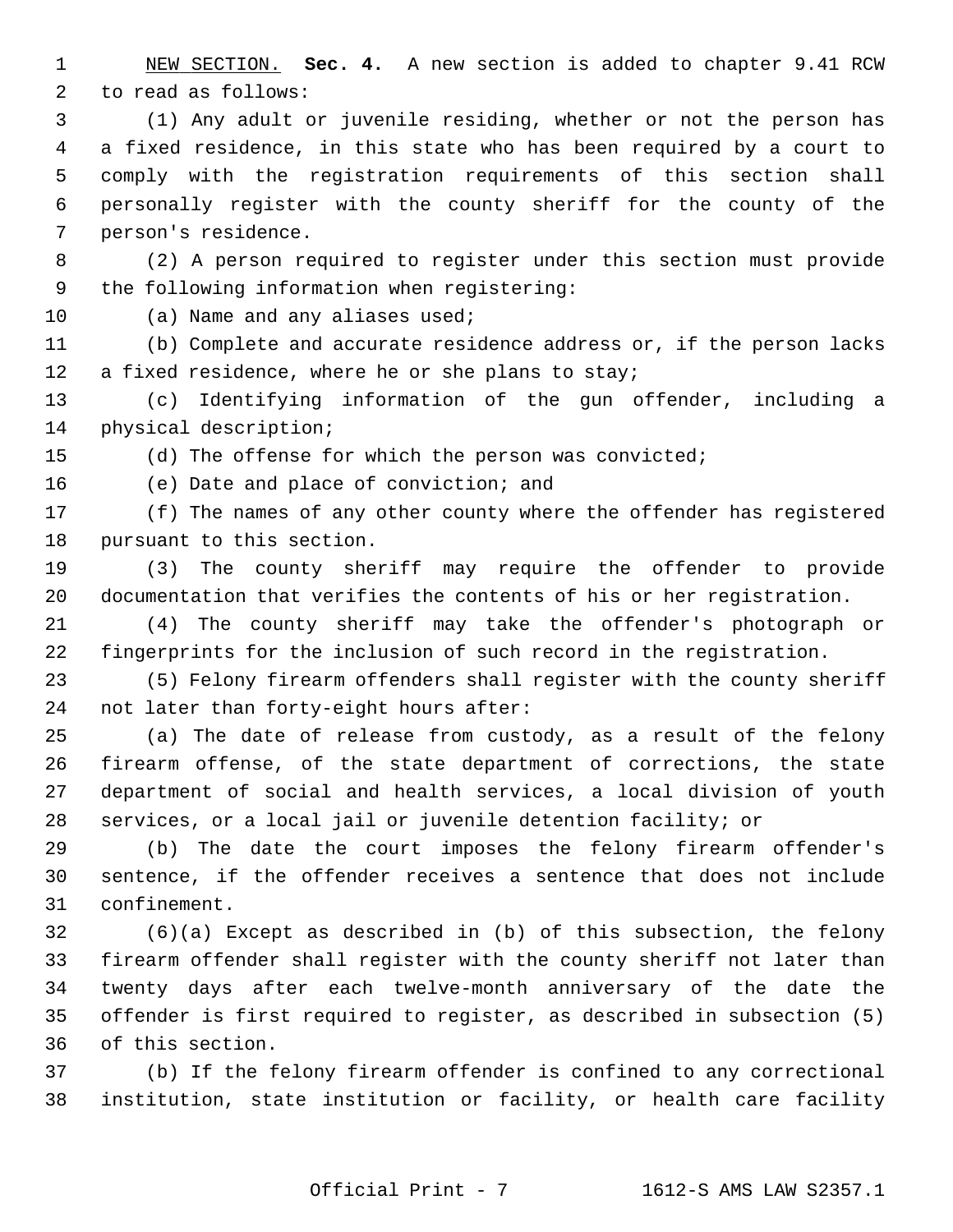1 throughout the twenty-day period described in (a) of this subsection, 2 the offender shall personally appear before the county sheriff not 3 later than forty-eight hours after release to verify and update, as 4 appropriate, his or her registration.

 5 (7) If the felony firearm offender changes his or her residence 6 address and his or her new residence address is within this state, the 7 offender shall personally register with the county sheriff for the 8 county of the person's residence not later than forty-eight hours after 9 the change of address. If the offender's residence address is within 10 the same county as the offender's immediately preceding address, the 11 offender shall update the contents of his or her current registration.

12 (8) The duty to register shall continue for a period of four years 13 from the date the offender is first required to register, as described 14 in subsection (5) of this section.

15 NEW SECTION. **Sec. 5.** A new section is added to chapter 9.41 RCW 16 to read as follows:

17 (1) A person commits the crime of failure to register as a felony 18 firearm offender if the person has a duty to register under section 4 19 of this act and knowingly fails to comply with any of the requirements 20 of section 4 of this act.

21 (2) Failure to register as a felony firearm offender is a gross 22 misdemeanor.

23 NEW SECTION. **Sec. 6.** A new section is added to chapter 43.43 RCW 24 to read as follows:

25 (1) The county sheriff shall forward registration information, 26 photographs, and fingerprints obtained pursuant to section 4 of this 27 act to the Washington state patrol within five working days.

28 (2) Upon implementation of this act, the Washington state patrol 29 shall maintain a felony firearm offense conviction database of felony 30 firearm offenders required to register under section 4 of this act and 31 shall adopt rules as are necessary to carry out the purposes of this 32 act.

33 (3) Upon expiration of the person's duty to register, as described 34 in section 4(8) of this act, the Washington state patrol shall 35 automatically remove the person's name and information from the 36 database.